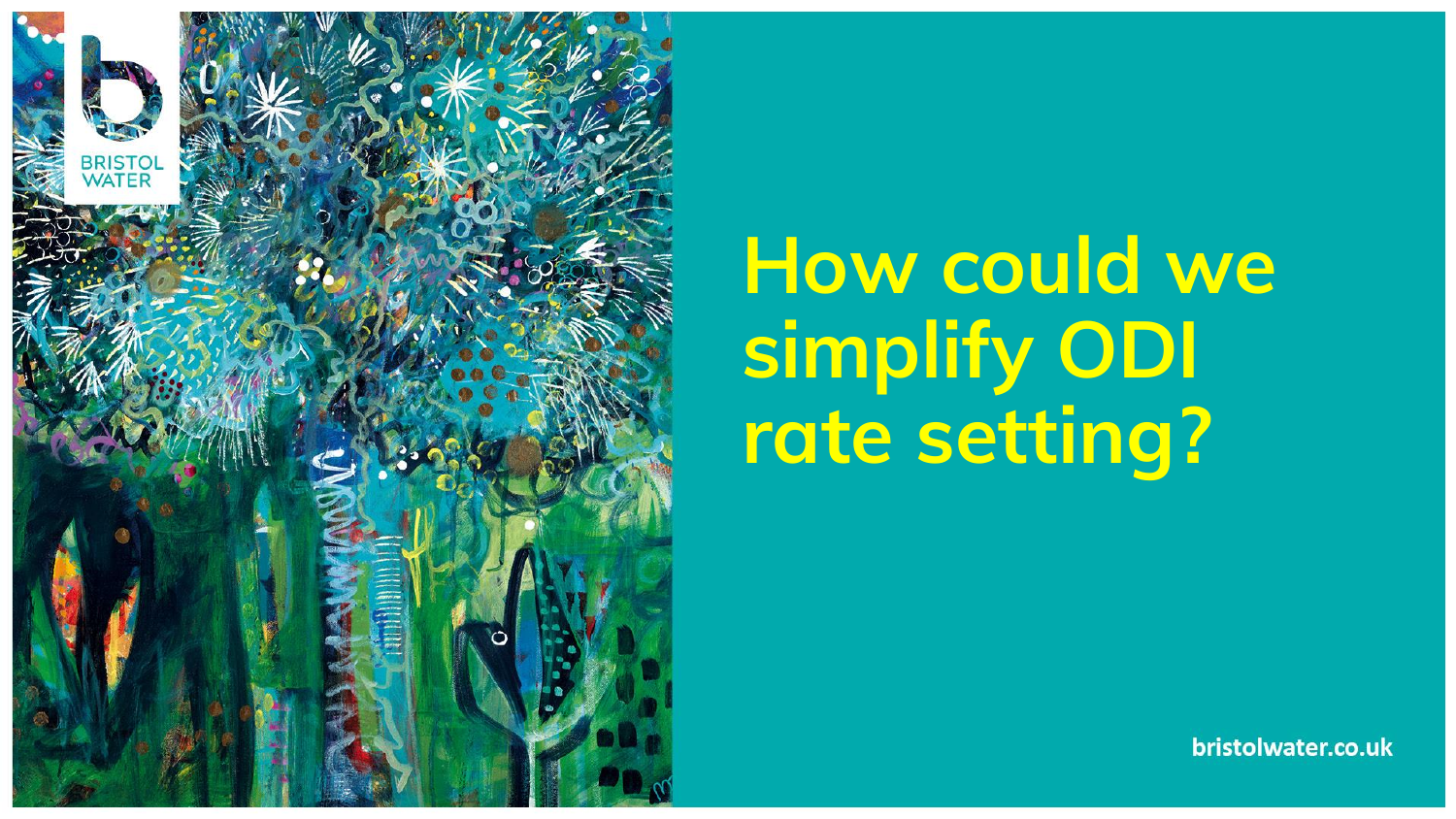

**Customer research into water services should consider the wide range of customer priorities for water services, and the wider value to society and the environment of the water sector.**

**At recent price reviews, including PR19, companies carried out research into performance incentives top down, in addition to the bottom up Willingness to Pay surveys used to inform cost benefit analysis used to explore short and long term plan trade-offs.**

**At PR19 standardising performance commitments and incentive rates produced range of company-specific total incentives, in terms of Return on Regulated Equity (RoRE).** 

**In standardising performance commitments and incentives at PR24, we suggest that customer research should be used to allocate ODI incentives top down to common performance areas. For the same level of service and risk, this would ensure a standard RoRE incentive on companies.** 

**As not all companies have the same historic level of service, future plan needs or necessarily the same customer priorities, we suggest there may be a number of standard scenarios for top down RoRE allocation that Ofwat may need to use. This can be tested through this customer research. We explore how this top down research may be simpler and more logical than individual ODI rate research that is similar to company WTP research used at previous reviews.**

bristolwater.co.uk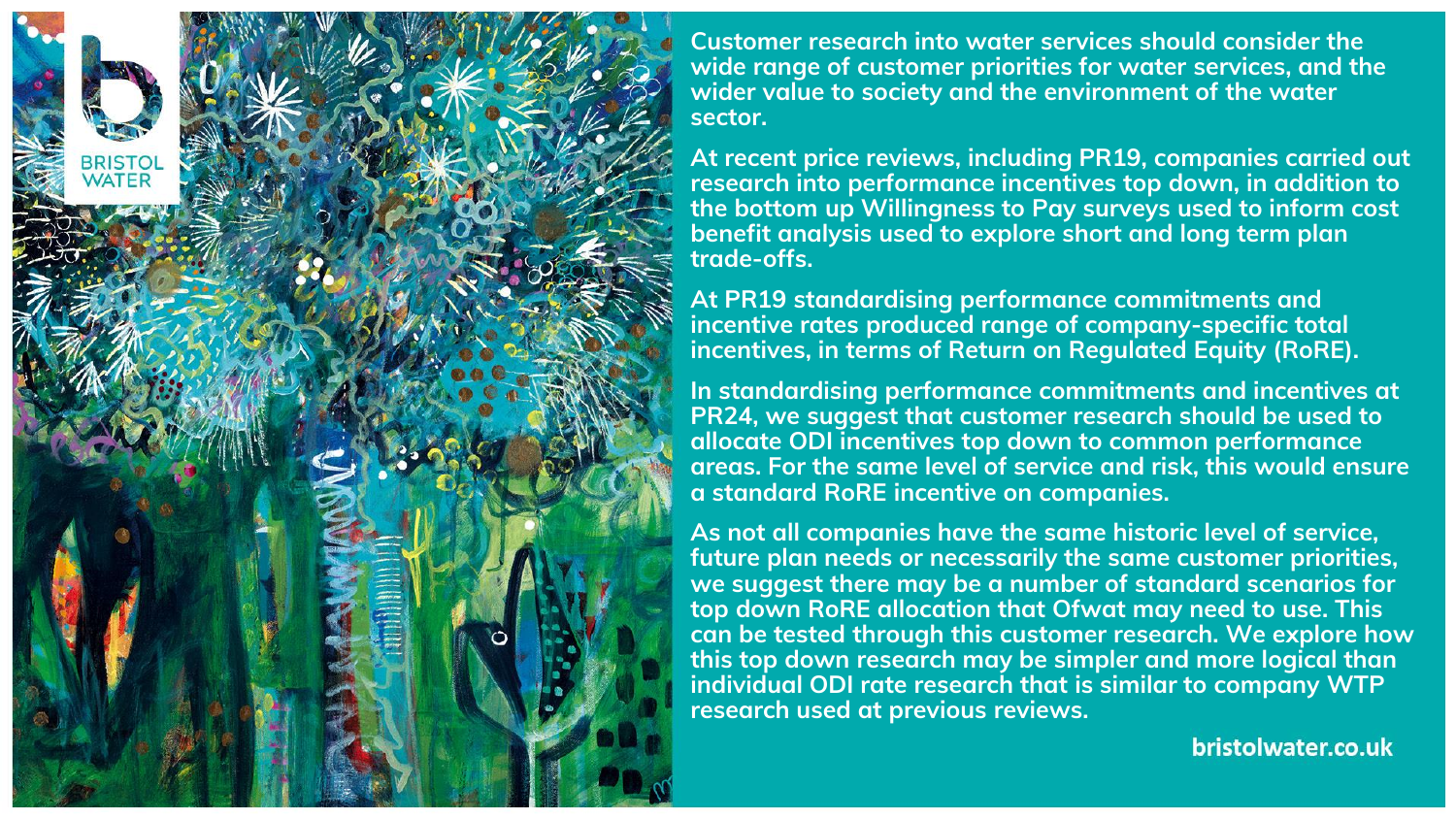

Using customer research to inform company service levels has become an important part of recent water company price reviews. The reason for customer research to have greater weight in decision making reflected that once the era between 1990 and 2005 of statutory obligations driving service levels and bills, there were more trade-off decisions to be made. These were not just decisions about the next five year price review period, but matters of risk to service levels when faced with uncertainty on the environment, consumer acceptability and affordability, and in that context the future maintenance needs of recently improved water and wastewater functions.

A specific driver for the use of customer research to understand service level preferences and attitudes to risk (and return) was also in the context of decision making that had a long-term impact, complex issues of intergenerational equity and potential disagreements about whether polluters or beneficiaries should pay for very complex challenges where cause and effect is rarely clear. Customer research on matters of risk was challenging, but water companies, economic consultancies, asset managers, regulators, government and market research firms worked together to meet this challenge. Experimentation in understanding customer priorities to design choice experiments that could estimate economic values was developed.

Inevitably economic valuations raise questions of applicability, given the complexity of the questions the research was attempting to value. Testing with customers and stakeholders, and transparency on how the information revealed was being used to support decision making, was also part of the process – testing acceptability of the potential impact of those decisions.

Many of the survey topics, whether service levels and long term risk to the environment are outside of customers' direct experience which means altruism and existence potentially form large parts of the social and environmental values being obtained. So in practice a range of valuation sources was often used, with judgement or further research used to determine how to weight different valuations.

Well before PR14, the economic regulation of the water sector recognised that the decisions on water company future service levels should consider the social and environmental value as well as the directly incurred cost. At PR14 the principle that as far as possible the service levels should be set where the marginal cost to customers should equal the marginal benefit to customers and society was used to set performance incentives. In part this reflected uncertainty in both costs and benefits – by providing financial incentives for cost and performance levels each company would in theory adapt its plans efficiently as lower cost opportunities or better information came along. Prices would adjust with performance.

At PR19 Ofwat questioned why there was such a big variation between incentive rates proposed by companies, one of the causes of which were differences in Willingness to Pay (WTP) values from the stated preference surveys that companies used to inform valuations. Irrespective of the trade offs that companies had considered, and perhaps because companies also had a range of ways of utilising different survey evidence ("triangulation") and calculating incentives, Ofwat attempted to apply some normalisation across companies that intervened where there were high or low outliers. In response to these challenges, companies in some cases went back to customers and tested their appetite for such incentives top down, through research specifically on packages of incentives, often as part of acceptability testing of a particular set of plan service level, bill and incentive proposals.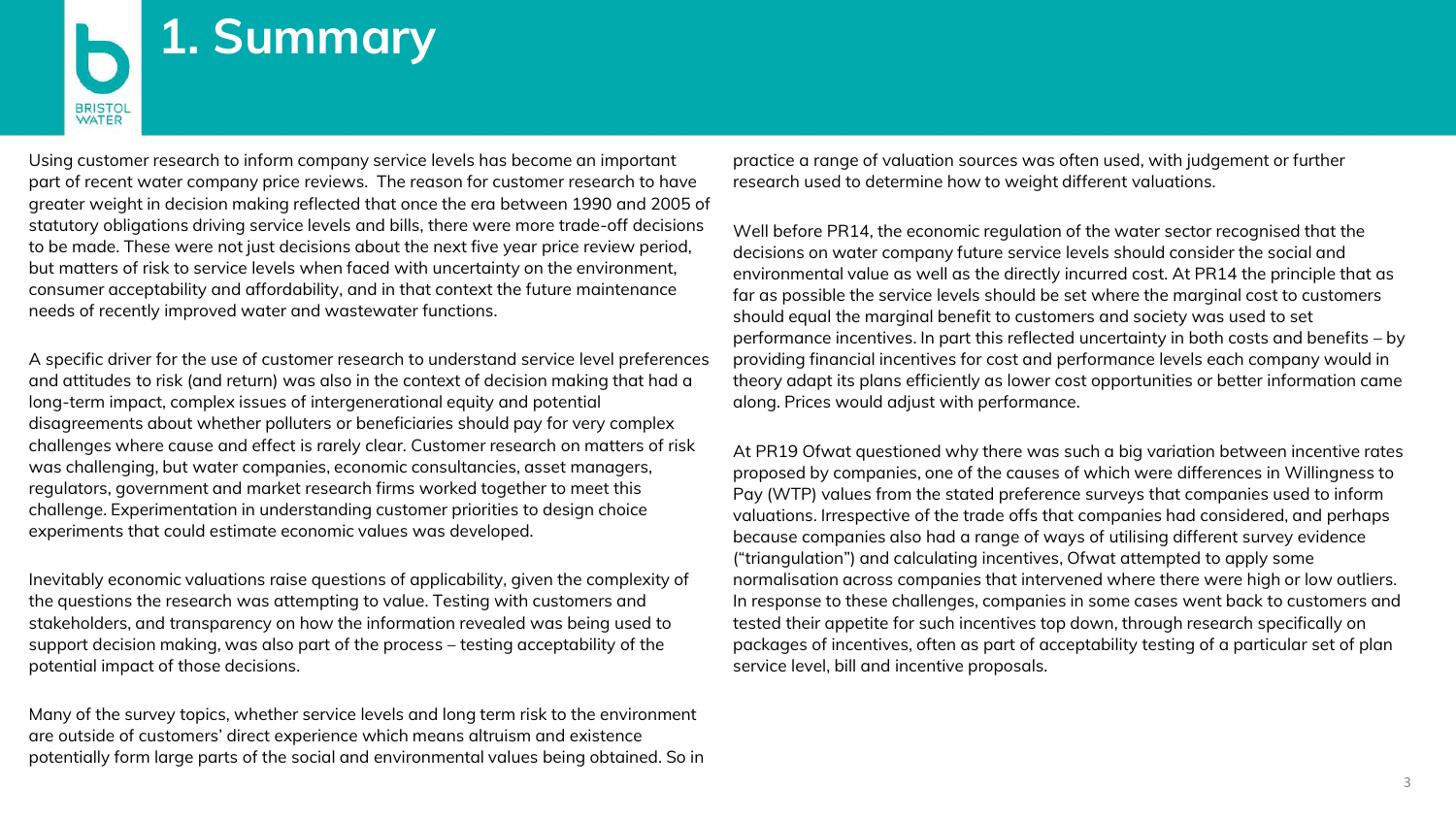For PR24 Ofwat proposes standardised Outcome Delivery Rate "ODI rate" research to try and remove unexplained variation from different company incentives. This moves away from the previous principle that such outcome incentives should be set based on where marginal costs equal marginal benefits, based on company specific stated preference surveys and costs.

We conclude in this analysis that the same matters of judgement that affect company WTP stated preference surveys are likely to apply to ODI rate research, and outside of the context of company plans will be very difficult to explain. The challenge arises from companies having to decide on what to assume from historic data, what the risk faced by customers on service levels is, and what the cost may be to avoid this. Many key aspects of the incentives themselves, such as leakage and asset health, are often not included in package experiments for stated preference research, but interpolated through additional research. This is because of the limited number of metrics that can be included in such research, and that the research should have greater validity if customers directly experience the service level concerned.

If we are removing incentive setting away from research that informs specific plan trade offs, there is a much simpler option than "bottom up" choice experiments with customers. This is to allocate incentive value "top down" from the return on regulatory equity that Ofwat put at risk in the methodology. Customer research into packages of incentives can be used to allocate this between different outcomes. This research could also be designed to:

- Test whether variations between companies on level of performance (including comparative information) makes a difference to customer's incentive priorities
- Test the appetite for locally set compared to standardised national measures
- Test the range over which the incentives are applied, which is at least as important in ODI design as the incentive value itself.

In conclusion, the attempts to set incentives bottom up where marginal costs equals marginal benefits had a clear logic for the PR14 and PR19 methodologies where companies were defining bespoke price review packages, and accompanying incentives, where marginal costs and marginal benefits. There was significant complexity in trying to impose top down comparisons in search of the "right" incentives on top of this framework. This was not a function of poorly specified research or information asymmetry between regulators and companies on cost and service levels, although inevitably such factors do exist and make the process more complex and uncertain.

Separating customer research to derive the right five-year plan in a long term context, and to consider outcome incentives separately as part of a risk and return package, potentially informed by testing against long term scenarios that are part of a regulator's assessment process for an individual companies plan, could become a logical next step for water research. Setting ODI incentives through allocation to a package of outcomes derived from a clear and logical framework for risk and return will make incentives easier to explain and calibrate. A top down research approach to testing customer views on risk and incentives provides a clear role for engagement with customers and their representatives, and wider stakeholders, rather than placing reliance on a single research approach. A top down allocation of ODI RoRE also removes the need to assume a totex sharing rate at all in calculating incentives, another beneficial simplification.

In practice, companies have never relied solely on WTP / stated preference surveys in developing outcomes and incentive proposals, which reflects the trade offs and complexity in balancing risk and return. It is hard enough to achieve this balance for one company plan, let alone for a regulator with many to scrutinise and compare. However there is research available from water company experience at PR19 which would inform such a scenarios-led top down approach to setting outcome incentives with much more clarity than was the shared experience at PR19. <sup>4</sup>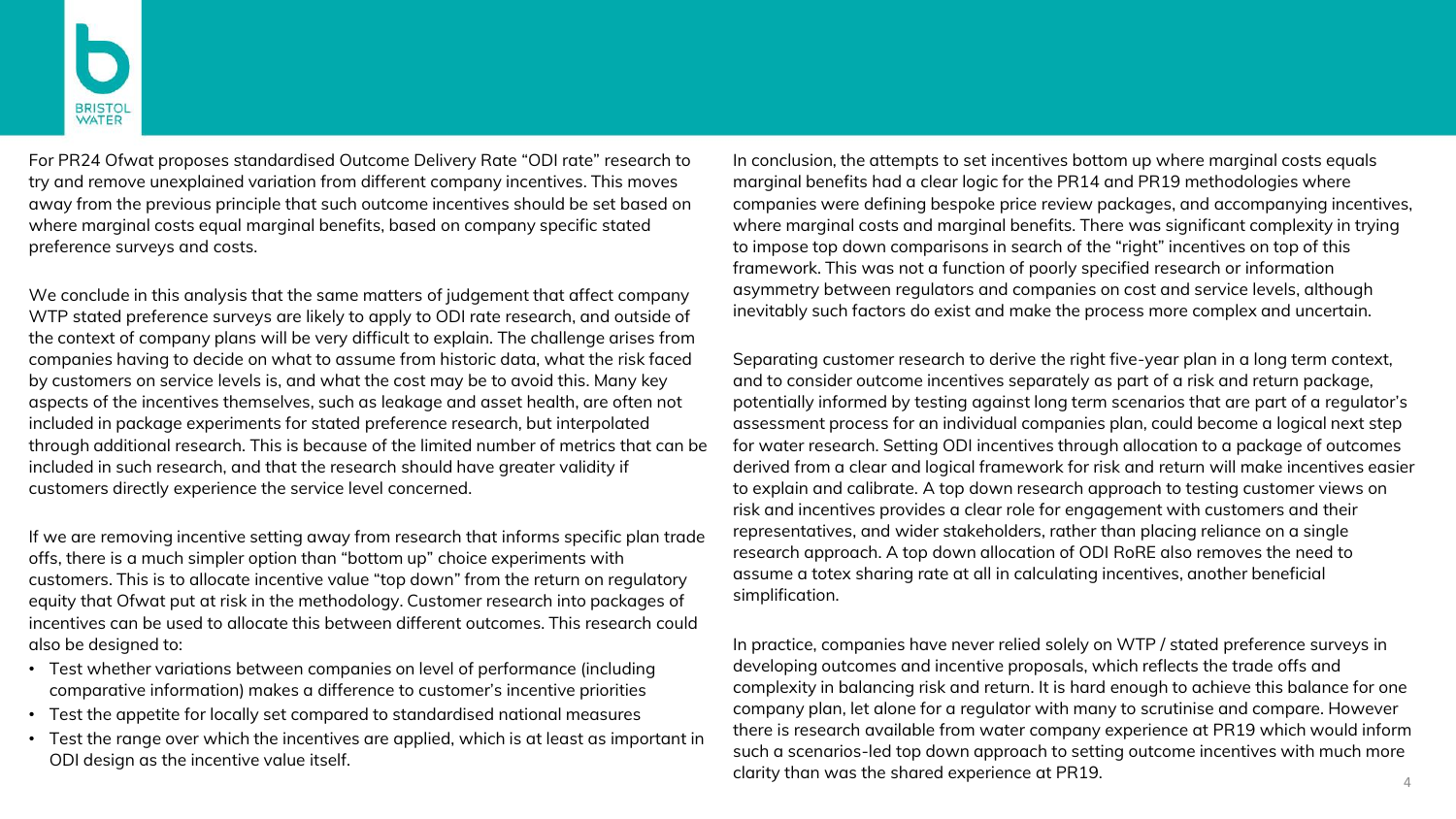# **2. A logic for simplifying ODI setting and risk & return**

**1.** At PR14 & PR19, incentive rates and service levels were set "bottom up", using a market proxy where marginal cost = marginal WTP for the improvement.

**BRISTOL**<br>WATER

Even though stated preference customer research surveys were used to obtain some values used in plan development, and to inform the incentive rates set based on marginal cost = marginal WTP (adjusted for totex cost sharing incentives between customers and companies), a single survey result would rarely be applied without a wider context. Triangulation described the general principle of considering a range of incentives. For instance, Bristol Water used a scenarios approach to triangulate service levels for different bill contexts through customer research, using this principle.

**2.** This approach to incentives reflected local company specific service levels, with trade offs through customer research and engagement used to inform both company plans and ODI design.

Differences in service levels and priorities meant RoRE ODI rates could vary. In any case the risk and return impact varied by company, including where Ofwat compared and partly standardised incentive rates, design and service levels at PR19.

**3.** With standardised interventions on PC levels and ODI rates and design at PR19, Ofwat sometimes had to constrain its interventions in order to maintain a risk and return balance,







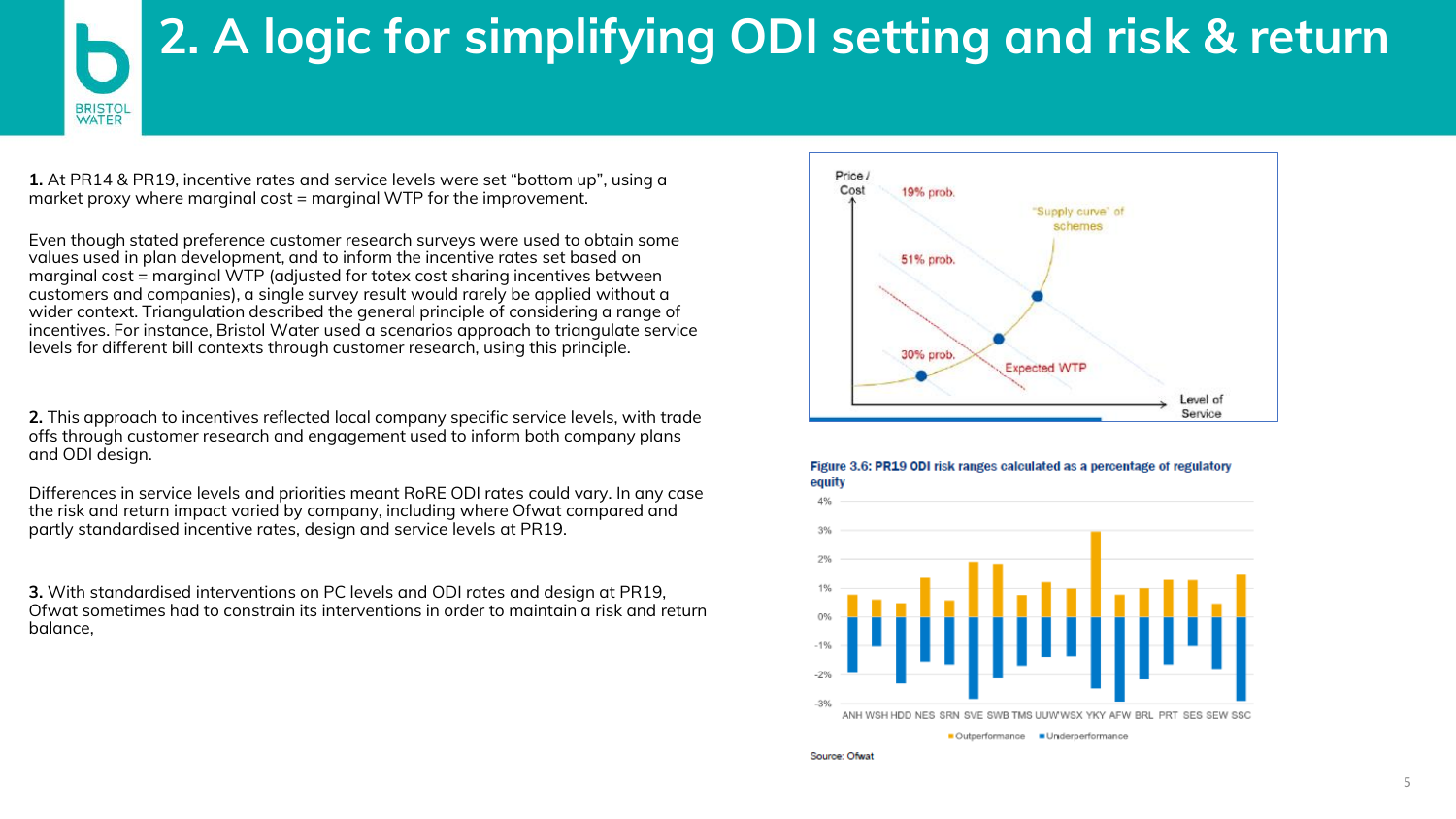

**4.** For PR24, the initial design suggests more standardised packages of outcome incentives. Ofwat intend to specify the service level consistent with base expenditure. Variations in service levels for individual companies could result in cost adjustments to base expenditure (which could therefore be either positive or negative). Changes in future service levels from a standard level would be considered as enhancement expenditure. For enhancement expenditure and service levels, Ofwat may set output related Price Control Deliverables would be used, which may reduce some use of local bespoke ODIs and incentive variation between companies that featured at PR19.

The PR14 & PR19 approach to setting incentives based on marginal benefit less marginal cost (adjusted using a totex sharing rate) may therefore not apply. Customer research would still be required to set the ODI rates for the outcomes that are consistent with base expenditure allowances Ofwat set, and a cost sharing rate can be assumed to take into account costs (e.g. the incentive would be 50% of the benefit value, if the totex sharing rate was 50%). Based on the evolving list of potential performance commitments, many of the metrics, particularly on asset health, have not featured directly in past company WTP stated preference customer research.

**5.** For risk & return, there are a number of reasons why the incentives package may need to vary between companies. It is possible that the long-term environmental and water resource destination for companies may vary. The pressures on the water service may be different from wastewater. Companies have different historical levels of service and network resilience, in particular for key aspects such as leakage and mains bursts. Innovation and other local factors may mean that for some companies, an efficient plan for their customers may suggest a different direction. It is a hard task for regulators to reflect all of these factors without the burden (and risk from information asymmetry) in scrutinising company plans in a fully bespoke fashion. It is however difficult to design valid customer research without exploring where such local differences matter to customers and stakeholders. Profiles of efficient expenditure and delivery can vary by company over time. To reveal information, Bristol Water has suggested (see right) that it may be worth exploring a number of standard packages, which could see both totex and ODI incentive packages vary, for instance where maintenance costs were increasing you could see a higher totex sharing rate and more asset health ODI risk within a package, as with higher allowances there is less risk of short term totex underperformance. To balance risk and return for some plans, there could still be a role for local incentives

|                                                                   | Water and wastewater                                                                                                                        | Water only                                                                                                                                              | Wastewater only                                                                                                                                                                             |
|-------------------------------------------------------------------|---------------------------------------------------------------------------------------------------------------------------------------------|---------------------------------------------------------------------------------------------------------------------------------------------------------|---------------------------------------------------------------------------------------------------------------------------------------------------------------------------------------------|
| <b>Customers</b><br>receiving<br>excellent<br>service<br>everyday | C-MeX (residential<br>customer measure of<br>experience)<br>Possibly D-MeX (developer<br>measure of experience)<br>Possibly B-MEX (business | Water supply interruptions<br>Compliance risk index (CRI)<br>measuring drinking water<br>quality compliance<br>Customer contacts about<br>water quality | Internal sewer flooding<br><b>External sewer flooding</b><br>Possibly we could combine<br>the above two as                                                                                  |
|                                                                   | customer measure of<br>experience)<br>Possibly R-MEX (retailer<br>measure of experience)                                                    | Possibly Event risk index<br>(ERI) measuring impact of<br>drinking water quality<br>problems                                                            | companies are<br>developing a<br>measurement of the<br>impact on customers<br>from flooding                                                                                                 |
| Environmental<br>outcomes                                         | Biodiversity<br>Operational GHG emissions<br>Possibly embedded GHG<br>emissions                                                             | Leakage<br>PCC (per capita<br>consumption)<br><b>Business demand</b><br>Possibly these could be<br>combined to report<br>distributional input           | Pollution incidents<br>Discharge compliance<br>Storm overflows<br>Possibly EPA star rating in<br>addition or instead of<br>above 3<br>Bathing water quality<br>Possibly river water quality |
| <b>Asset health and</b><br>operational<br>resilience              | Planning' expect in December 2021.                                                                                                          | We will decide these following the findings of the UKWIR project 'Future Asset                                                                          |                                                                                                                                                                                             |

Ofwat (November 2021) – PR24 and beyond: Performance Commitments for future price reviews

|                                                              |                 | High          |              |            |
|--------------------------------------------------------------|-----------------|---------------|--------------|------------|
|                                                              |                 | enhancement   | High         | Long term: |
|                                                              |                 | spend/        | Imaintenance | Innovative |
|                                                              |                 | environmental | spend        | and        |
|                                                              | <b>Standard</b> | obligations   | needed       | ambitious  |
| Finance and customer service outperformance                  | 1.00%           | 1.00%         | 1.00%        | 1.00%      |
| Min. Totex outperformance                                    | 1.50%           | 1.50%         | 3.00%        | 1.50%      |
| Investment totex outperformance                              | 0.50%           | 1.50%         | 1.00%        | 0.00%      |
| Local ODIs outperformance                                    | 0.50%           | 0.00%         | 0.00%        | 1.00%      |
| Resilience ODIs (e.g. supply interruptions) outperformance   | 0.30%           | 0.30%         | 0.00%        | 0.50%      |
| Environment (e.g. leakage, PCC) outperformance               | 0.20%           | 0.20%         | 0.00%        | 0.50%      |
| Asset health ODIs outperformance                             | 0.00%           | 0.00%         | 0.00%        | 0.00%      |
| Base return                                                  | 4.00%           | 4.00%         | 4.00%        | 4.00%      |
| Finance and customer service underperformance                | $-1.00%$        | $-1.00%$      | $-1.00%$     | $-1.00%$   |
| Min. Totex underperformance                                  | $-1.50%$        | $-0.50%$      | 0.00%        | $-2.00%$   |
| Investment opex underperformance                             | $-0.50%$        | $-0.50%$      | 0.00%        | $-0.50%$   |
| Local ODI underperformance                                   | $-0.50%$        | 0.00%         | 0.00%        | $-1.50%$   |
| Resilience ODIs (e.g. supply interruptions) underperformance | $-0.50%$        | $-1.50%$      | $-1.00%$     | $-1.00%$   |
| Environment (e.g. leakage, PCC) underperformance             | $-1.00%$        | $-2.00%$      | $-2.00%$     | $-1.00%$   |
| Asset health ODI underperformance                            | $-1.00%$        | $-1.00%$      | $-3.00%$     | $-1.00%$   |
|                                                              |                 |               |              |            |
| Upside                                                       | 4.00%           | 4.50%         | 5.00%        | 4.50%      |
| Downside                                                     | $-6.00%$        | $-6.50%$      | $-7.00%$     | $-8.00%$   |

6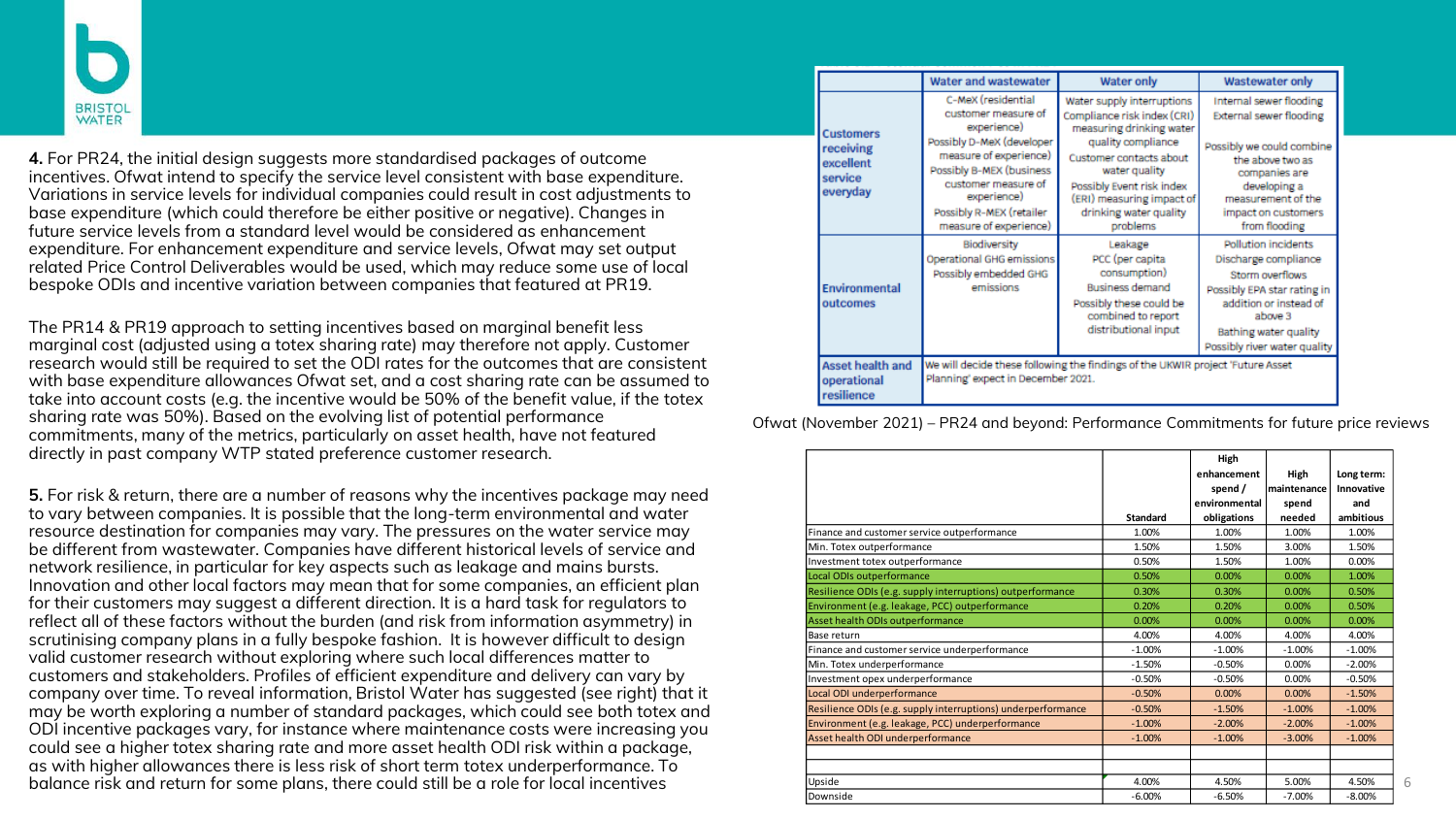

**6.** If we can base the design of outcome incentives on a "top down" total amount of Return on Regulated Equity (RoRE) that we want to allocate to ODIs, we can test with customers and stakeholders how this balance of risk and return compares to their views. There are two main benefits. First, we have simpler incentives research with customers. Second, we may avoid the risk that in standardising, we merely solve standardisation in one aspect (e.g. service levels and ODI incentive rates), but still end up with risk and return that even on a standard, notional company, basis.

This approach would leave company plans, and trade-offs to justify any bespoke ODIs, informed by company research. It may be relatively easy to standardise or centralise such top down research. By undertaking a top down allocation exercise through customer research (which we explore how this can be done next). We illustrate here what the outcome may look like for the water service, customer experience and combined measures, and separately for wastewater measures. Customer experience measures are included as, from a customer perspective, this is part of the package of incentives that drives companies to deliver for them.

We leave space in this example for asset health measures (including the DWI measures such as CRI, plus mains repairs) as this there is a question as to whether customer research should consider asset health as a single topic, rather than breaking down into component metrics. This rather depends on what the metrics are, and from a risk perspective whether they represent benchmarks based on past performance, or are forward looking predictors based on future factors that affect the performance of those assets.

If ODIs were set top down on a standard % of RoRE, standardised or centralised research could be used to

- a) Test acceptability of scenarios / plans
- b) To inform allocation of ODI/RoRE value between measures
- c) Test design of ODIs to allocate value in support of risk and return balance



**Customer and combined service measures**



### **Wastewater measures**

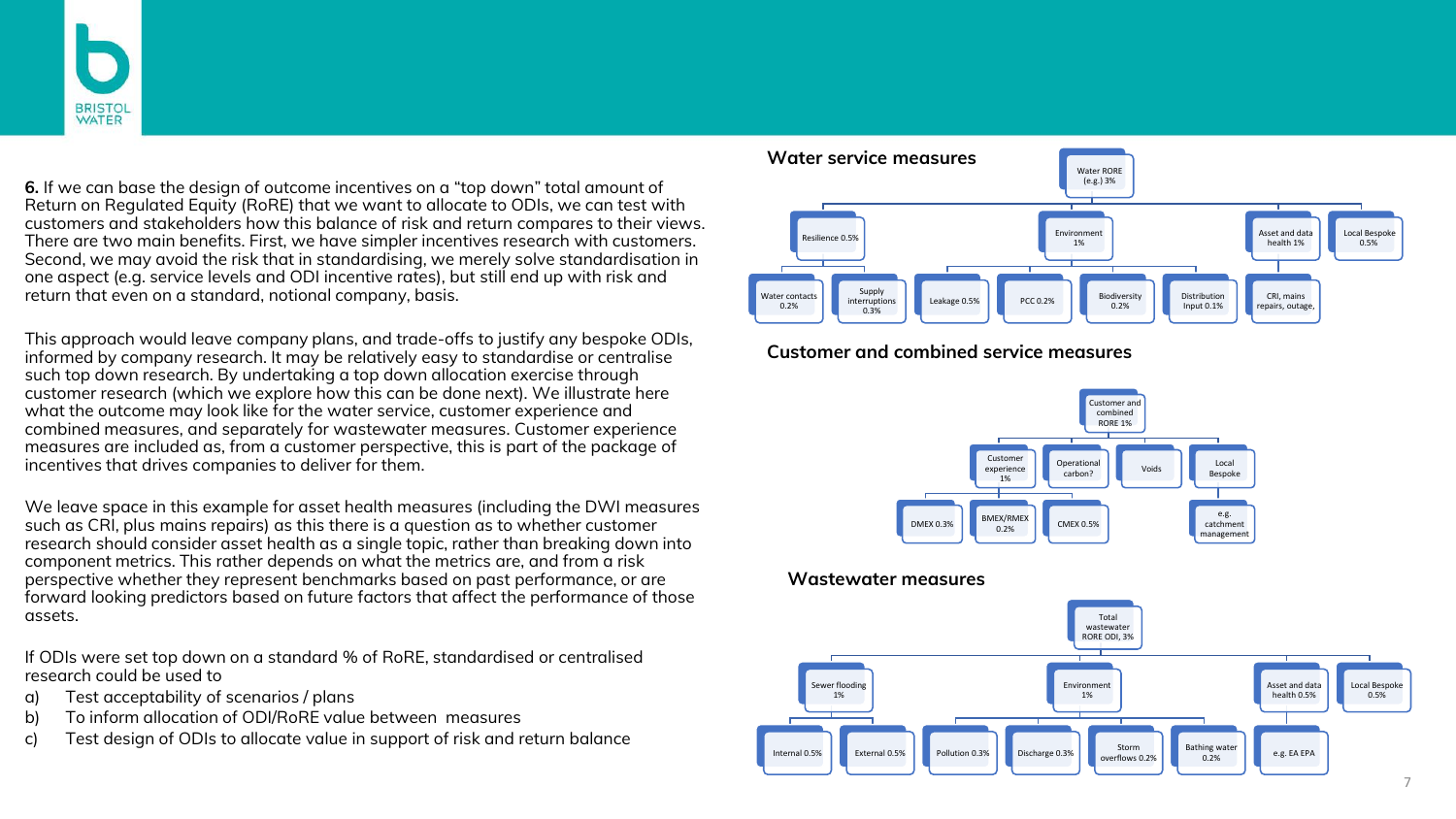## **3. Why use a top down RoRE ODI allocation**

Once customer research has been undertaken to allocate RoRE top down to individual performance commitments, Ofwat would need at some point to provide guidance as to how it should be applied in setting outcome incentives. This could be done in advance of companies developing their plans, or as we suggest there may be a package of scenarios which provides companies with scope to engage further with customers, prior to acceptability testing.

BRISTOL<br>WATER

The conversion of the top down RoRE to individual metrics is straightforward and would be linked to the risk and return decisions Ofwat make on notional gearing, and the individual company average RCV, both of which would be fixed at price review final determinations. This approach has one added simplification over PR19, as it could remove the step where incentive value has to be normalised as £/unit change/household in order to make comparisons between companies. The calculation would be separate from water and wastewater (as they have separate RCVs), and any retail ODIs could be on the appointee RCV.

As companies find in WTP studies in developing plans (and Ofwat in reviewing ODIs at PR19), the key challenge is to identify what service level to allocate the value of the incentive over, in order to describe the incentive rate as a £ per change in service.

To date, WTP stated preference studies, using a reasonably standard approach the water industry developed, has been the best available option as it aimed at consistency between company plans, the cost benefit analysis that justified the proposals, and the outcomes incentives. This has generally been used for marginal decisions beyond statutory obligations.

Often this reflects elements such as legal water quality compliance, where we need incentives, but could not base them on WTP values meaningfully obtained through customer research. In practice, we can interpolate through costs to rectify, estimates of damage etc. However, there will be a wide range of estimates and approaches, for ultimately what are regulatory judgements. Companies can however explore this in research that explores customers views on how companies should be incentivised when they deliver more, or less than the service levels included in bills.

Other aspects that are often interpolated through secondary study include asset health on works and mains and leakage, because the metric is a water industry activity that, in the long term, is an indication of potential long-term inefficiency in the way services are delivered today. Some of these decisions may be less driven by economic costs and valuations for the long term than in the past, for instance if specific leakage targets for instance are a long-term statutory obligation.

So our need for research may be evolving away from setting service levels based on cost benefit analysis, towards acceptability of a plan in the long term context, and the package of service incentives that recognises that there should be flexibility in the timing of company delivery as events unfold (both positive and negative.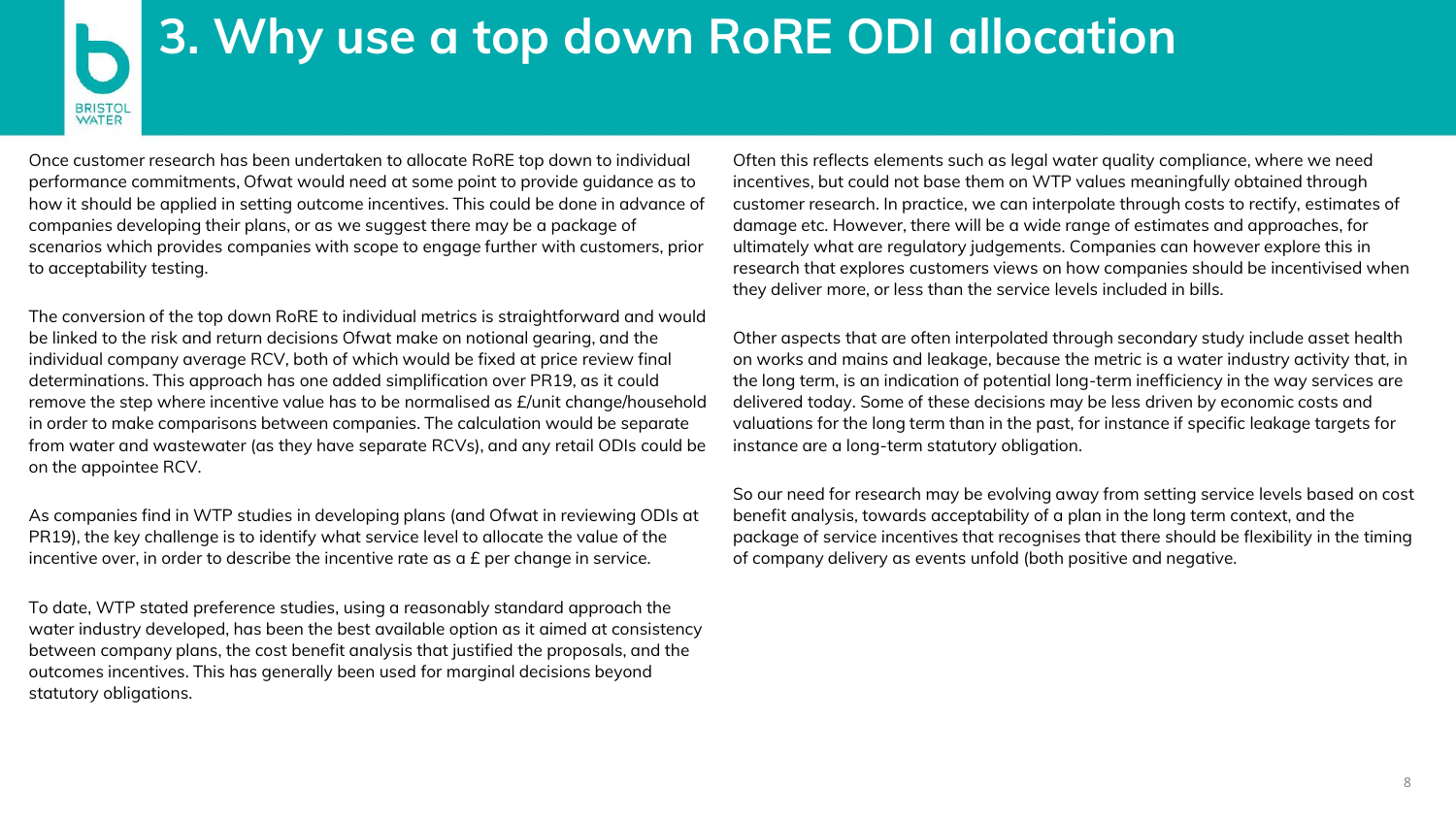

In summary, we are unlikely to find that a single standardised stated preference survey will help to resolve the challenges with such surveys. The questions of why such surveys produce a range of results may remain, and we may find the single survey hides the basic challenge that is we are asking customer views on complex and uncertain issues. The challenges are:

- The customer understanding of risk when presented with such package of service risk levels
- The lack of direct service failure experience / understanding from many survey participants
- The potential differences between Willingness To Accept (WTA) deteriorations in service levels and WTP for improvements, which would be particularly relevant for ODI rate research ("loss aversion). This logical finding has been difficult to identify consistently in stated preference surveys\*
- Recent research by Paul Metcalfe suggests 59% of WTP variation is due to the scope of service change offered (ie a change in risk from 10% to 5% is valued more than from 50% to 45%, even though in both cases the reduction in risk is 5%)\*\*.
- Research by Bristol Water found very little significant factors that explained differences in WTP research at PR19, including no consistent outliers that could easily identify a particular methodological issue.

\*An example paper on this topic from 2010 is available from <u>http://econo-</u> my.com/features/Benefit.doc

\*\* https://www.ofwat.gov.uk/wp -

[content/uploads/2021/09/PJM\\_Economics\\_Water\\_Price\\_Reviews\\_Ideas\\_Lab\\_Submissio](https://www.ofwat.gov.uk/wp-content/uploads/2021/09/PJM_Economics_Water_Price_Reviews_Ideas_Lab_Submission.pdf) n.pdf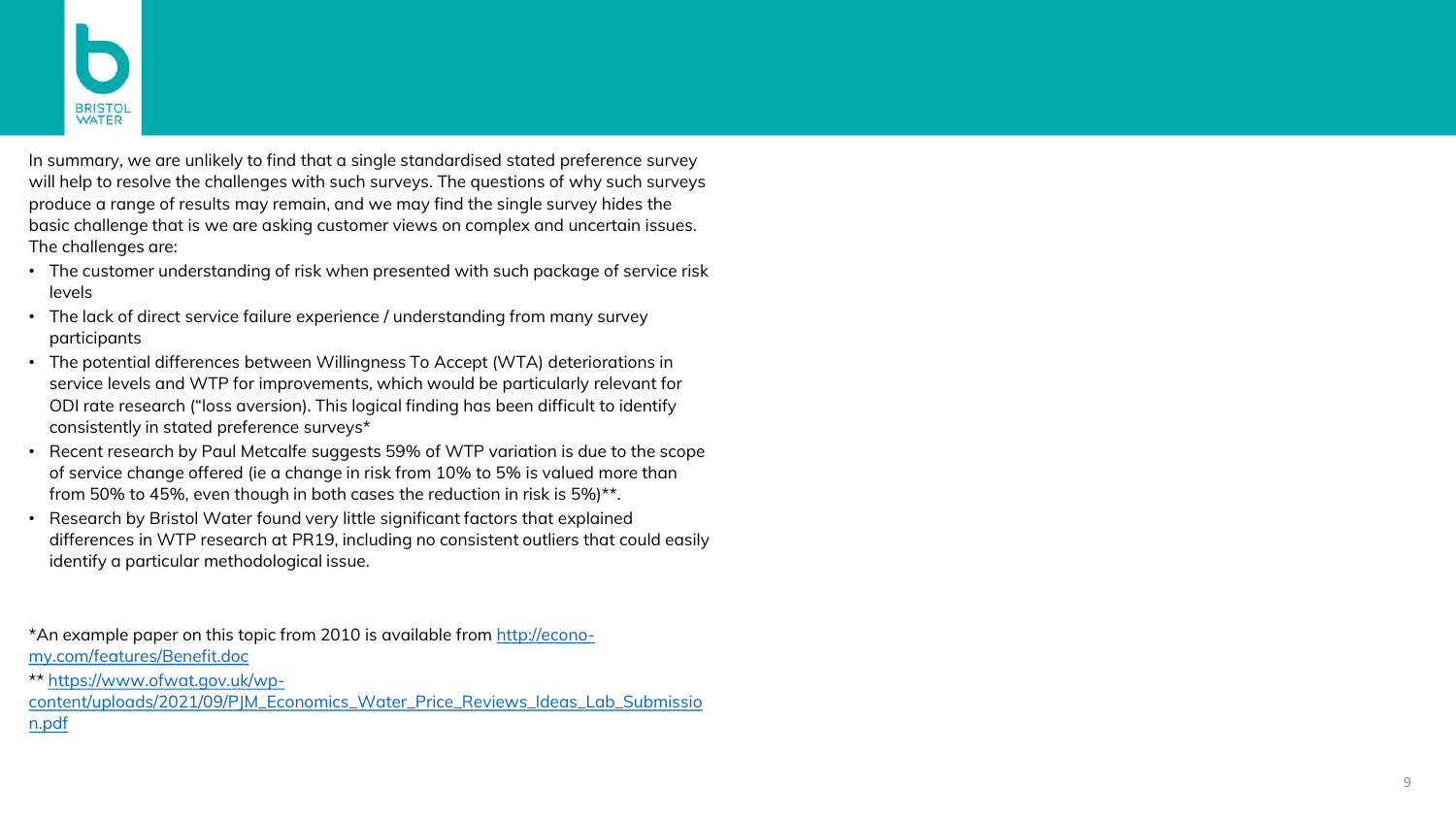## **4. What service levels do we assume in allocating incentives?** BRISTOI<br>WATER

It is difficult to set incentives without considering the impact on risk and return. This matters both for protecting customers, to ensure companies do deliver effectively and efficiently. It matters to companies and regulators, because we want an efficient regulatory process that sets out the adjustments to the inevitable uncertainties both face when agreeing plans. This means we want to set adjustments *ex ante* as far as possible. It also matters to investors, because if the industry performs as tasked, investors should earn the rate of return that has been assumed. The risk from incentives should be predictable enough to encourage long term investment when faced with uncertainty and short term variability – all in all we are after a "Fair Bet", but that also needs to be a robust enough bet for most normal circumstances for the price control period. But it also needs to be trusted enough to hold up to scrutiny in application – is it defendable and applicable in practice.

One of the key things necessary to reach a robust incentive design is to apply the incentive rates over an appropriate band of performance. One of the key challenges with stated preference surveys is that there may be a budget constraint – a sense that WTP does not vary in a linear manner with different changes in performance. The interaction between budget constraints, the differences between WTA and WTP, and the challenges of scope may in any case be difficult to untangle.

Customer views are unlikely to be linear, and it may vary between metrics. For leakage and asset health metrics, variation in weather may be a factor that means customers do not want incentives applied over a very narrow band of performance. Equally customers may not want exceptionally bad weather to result in penalties so hard that it affects long term investment. This is a challenge that affects both ODI rate research based on "WTP type" approaches and in allocating a top down "RoRE" range to incentives.

The RoRE concept in risk and return requires assumptions on P10 and P90 ranges – the performance expected 80% of the time, and requires a central P50 estimate to be established. It also requires some assumption of a distribution of likely performance (e.g. normal, triangular, even, a long risk tail reflecting low probability/high consequence

events) or otherwise within that range.

Incentives also apply outside of the P10 and P90 ranges, but are generally harder to predict – incentive design requires a collar and cap to apply to avoid excessive risk, and also to reflect a level of performance at which the regulatory may need to intervene to protect customers (and in some circumstances for external factors both investors and customers).

In theory for ODI rate research, if we have enough experiment package levels, we can discover customer views on incentives, including where caps and collars are set for P10 and P90. In practice this seems to be unlikely. The main areas where such issues arise are on asset health, leakage and other aspects where we require incentives, because we are uncertain that the past will necessarily be like the future, with risks such as climate change inevitably uncertain.

The main issues with understanding ranges of performance can be driven by a range of factors, which are all standard regulation and water sector challenges (ie are not really driven by this problem), and particularly relate to the challenges in understanding asset health / resilience and whether past trends are useful in forecasting the future. e.g.

- Uncertainty of variability e.g. weather, impact of performance improvements
- Uncertainty of external influences i.e. will be the past be like the future?
- Uncertainty of impact i.e. between companies
- Information asymmetry between companies and regulators when presenting risk and performance information
- Attribution of cause and effect (what is inside and outside of management control in the short, medium and long-term is a not definitive).  $10$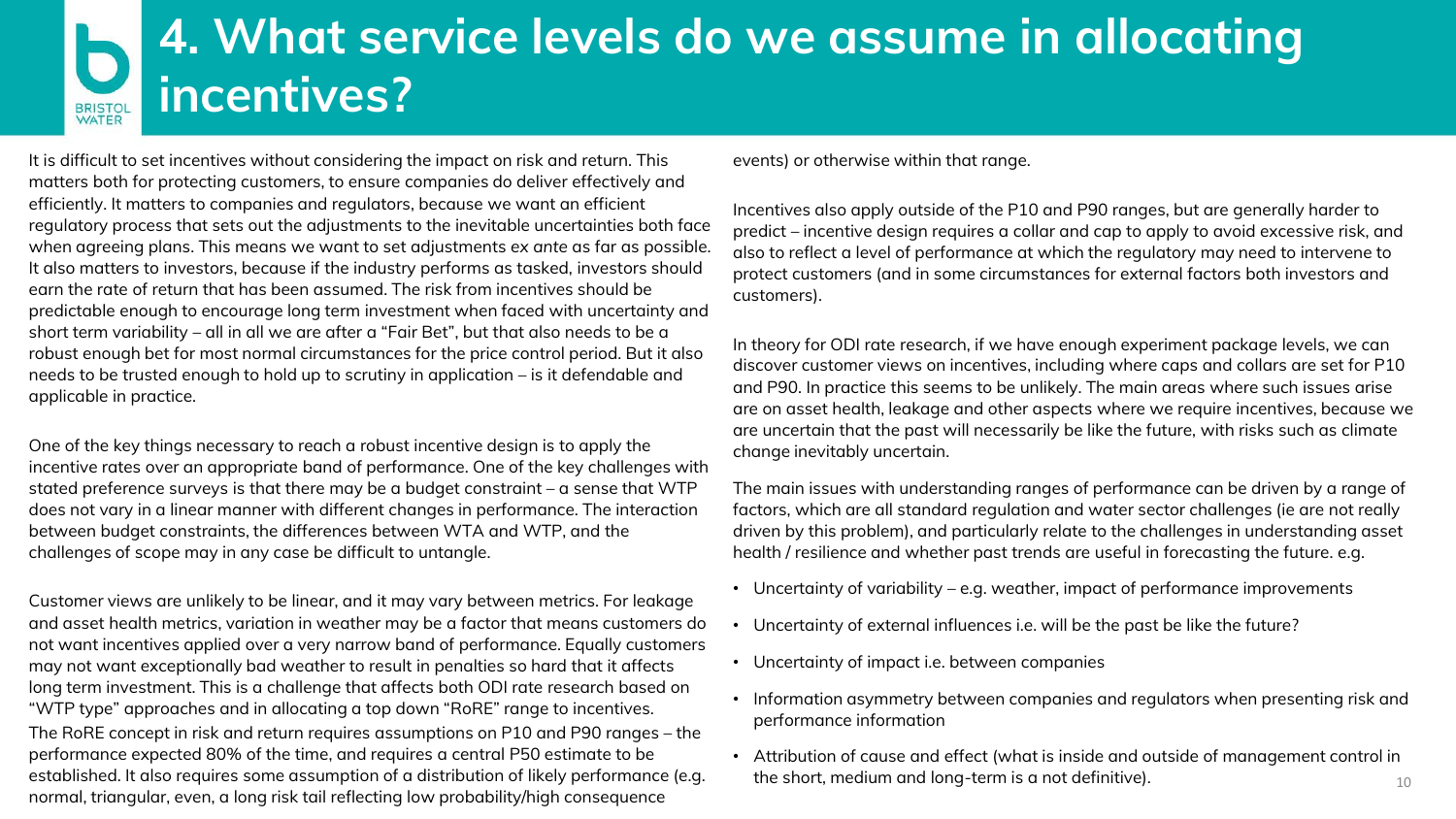If we can solve the issue of what the service level range is to apply the RoRE range to, then we can simplify the approach and involve some of the risk and return challenges in using bottom up ODI rate research to undertake incentive design. It also may avoid the limitation of the number of performance measures you can include in such research. We think that outperformance and underperformance incentives are different in terms of the challenges

**For outperformance,** the design issues appear to be relatively straightforward:

- For ODIs there is less issue with setting P90 ranges, which are inevitably uncertain with forecasting future performance.
- For ODIs where outperformance is appropriate (which excludes most asset health measures where uncertain variation such as weather has the greatest impact), then the performance commitment for one period will normally be in the context of a longterm plan for improving performance. Without this, there is less case for outperformance incentives.
- If this is sector wide performance commitment level, or the five year performance change is standardised, then the ODI change can be standardised (e.g. if the RoRE allowance for leakage is 0.2%, and the increment beyond a performance commitment is for a 10% reduction, then the outperformance incentive 1% is 0.02% RoRE, with a outperformance cap at 10%

**For underperformance,** setting service level ranges is more complex:

- o If service levels and service changes are standardised by Ofwat, then the gap between Performance Commitment and an underperformance collar level can also be standardised.
- o It may be that this standardisation should vary by scenario, and also vary with the totex sharing rate.
- o Past performance levels also provide an approach, and for asset health measures such standard interventions based on a mix of company and industry analysis by Ofwat were carried out.
- o Experience of PR19 suggests technical approaches to calculated P10 levels are likely to remain subjective, in part because the past only plays a partial role in helping to explain the future – otherwise we would have less need for outcome incentives in the way the water sector finds beneficial to use them.
- o One approach is for tiered incentives (which was used for leakage enhancement investment at PR19) – a standard level of P10 range of underperformance for an indicator (as with CRI and supply interruptions), which could vary by scenario or asset management evidence (as with mains repairs).
- o The limitations with P10 estimates is they rely on an assumption of normality, which may not apply to individual metrics. There is a risk that systemic risk from weather impacts can apply to a range of metrics, and create a long tail risk.
- o Many companies have used Monte Carlo simulation to test the interaction of different ODIs. However, these tools will effectively remain judgements in inputs and how they are used. Ultimately, with no right or wrong answer, we may find that the simplification of defining a set amount of RoRE to put at risk and applying this across a standard range of historic variation for a metric will be just as good as a more complex outcome.
- $\circ$  Below P10 levels of performance, this could either vary by a standard scenario, or be applied to service metrics where the company has a higher historic variation in performance – as an indication of past investment funded by customers.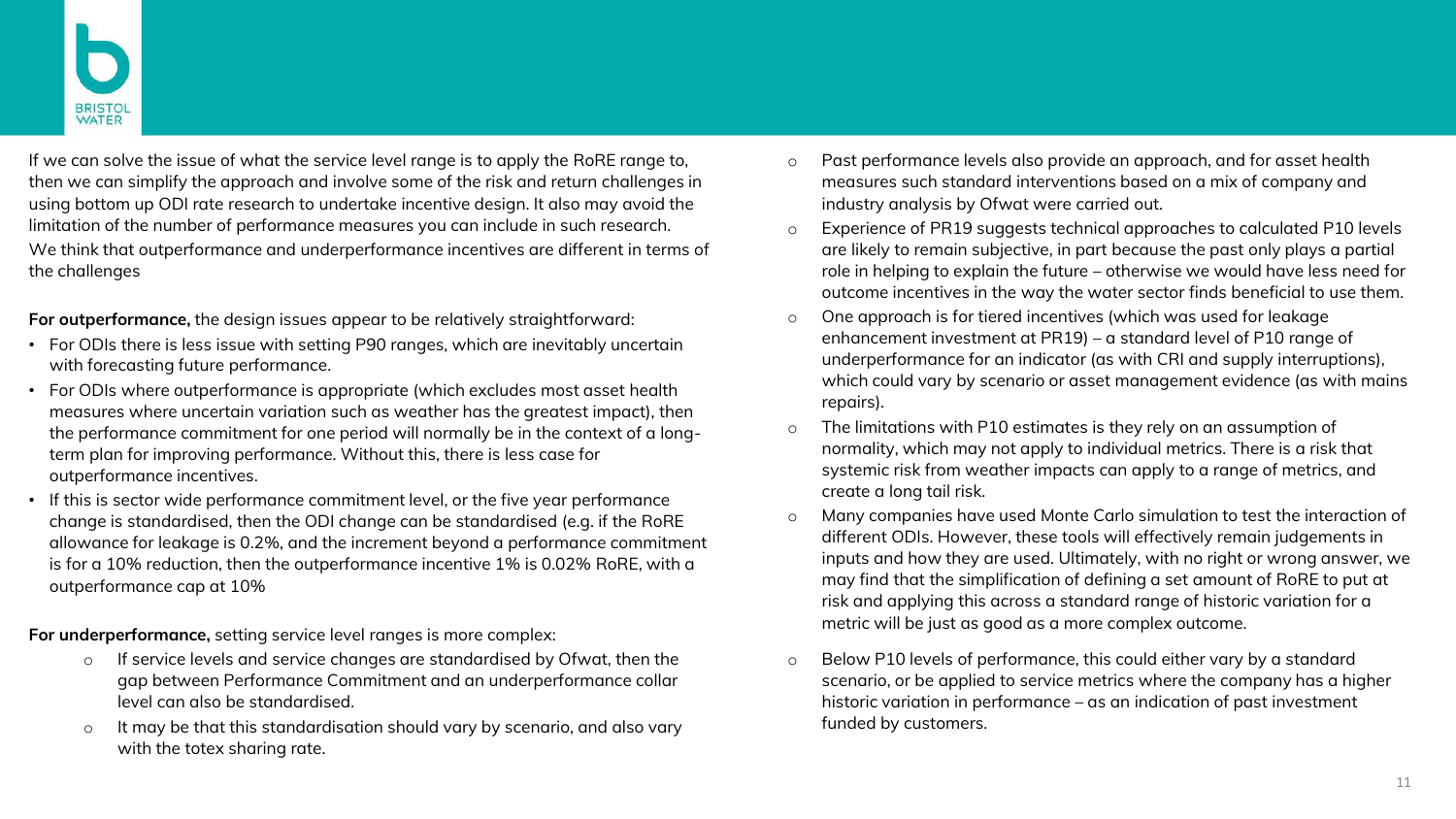## **5. What type of customer research could we use for top down RoRE allocations?** BRISTOL<br>WATER

A number of water companies at PR19 researched customer and stakeholder views on incentive packages. We believe this type of research could be used to explore how RoRE ODI underperformance and outperformance values could be translated into the design of outcome incentives.

Generally at PR19 this research was designed and delivered over a short time frame and formed part of both scenario development and acceptability testing in the development of company plans, or in testing whether customer's preferred Ofwat's ODI interventions compared to the incentive package the company had prepared. For instance in the research Bristol Water conducted, customers were found to be indifferent between the two alternative incentive designs, except for a specific view that companies should not be penalised for normal weather variation in mains bursts, and a general distrust of strong per capita consumption targets.

In online research, worst and best incentives and typical range (with target levels equivalent to P10 to P90 levels of service) were used. In deliberative versions of this research, respondents were given information on past and planned performance as well as comparative industry performance, to test whether this made a difference to the incentive packages. In the equivalent national research, the same principle could apply, with greater testing on whether comparative performance, as well as the alternative scenarios for performance changes from current, made a difference to views on how a package of incentives could be allocated. It could also be carried out in the context of long term outcomes, allowing testing customer views on the risk and return challenge that as service levels improve, potentially the outcomes package may skew more towards penalties.

Similar research has also been undertaken concerning the overall size of the incentives package, which could be combined for a larger research study on this basis. However, for this research it may be better to focus on the allocation of a level of incentives

equivalent to the PR19 ODI framework, and then once the drivers of incentive views are understood, separately test whether this varies with the risk and return scenarios we describe earlier in this paper.

| <b>Penalties</b>                                            | <b>Outperformance payments</b>                         |  |
|-------------------------------------------------------------|--------------------------------------------------------|--|
| $-E2.00$ ( $-1.3%$ )                                        | $+£2.00(1.3%)$                                         |  |
| $-£1.00(-0.6%)$                                             | $+£0.20(0.1%)$                                         |  |
| $-E1.00$ ( $-0.6%$ )                                        | $+£0.50(0.3%)$                                         |  |
| $-E3.00(-1.9%)$                                             | $+E0.50(0.3%)$                                         |  |
| $-E2.50(-1.6%)$                                             | $+E0.50(0.3%)$                                         |  |
| $-£3.00(-1.9%)$                                             | $+£0.50(0.3%)$                                         |  |
| $-E1.00$ (-0.6%)                                            | <b>Zero (0%)</b>                                       |  |
| $-E2.00$ ( $-1.3%$ )                                        | $+E0.50(0.3%)$                                         |  |
| $-E1.00$ ( $-0.6%$ )                                        | $+E0.50(0.3%)$                                         |  |
| $-£16.50$<br>(11% of the bill)<br>(Typical performance in a | $+E5$<br>(3% of the bill)<br>(Typical performance in a |  |
|                                                             | Mains bursts, unplanned outage at water treatment      |  |

| Range of incentives in annual bill                                                                                                                                                       | <b>Penalties</b>                                                | <b>Outperformance payments</b>                                                       |  |
|------------------------------------------------------------------------------------------------------------------------------------------------------------------------------------------|-----------------------------------------------------------------|--------------------------------------------------------------------------------------|--|
| Customer experience (customer service)                                                                                                                                                   | $-E4.00$ $(-2.6%)$                                              | $+£4.00(2.6%)$                                                                       |  |
| Unbilled occupied properties                                                                                                                                                             | $-E3.50$ (-2.3%)                                                | $+£1.50(1.0%)$                                                                       |  |
| Leakage                                                                                                                                                                                  | $-E2.00$ ( $-1.3%$ )                                            | $+£0.50(0.3%)$                                                                       |  |
| <b>Supply Interruptions</b>                                                                                                                                                              | $-E3.00$ ( $-1.9%$ )                                            | $+E0.50(0.3%)$                                                                       |  |
| Drinking water quality compliance                                                                                                                                                        | $-E4.00$ (-2.6%)                                                | $+E0.50(0.3%)$                                                                       |  |
| Mains bursts, unplanned outage at water treatment<br>work, treatment works performance, and low<br>pressure                                                                              | $-£16.50(-10.6%)$                                               | $+E0.50(0.3%)$                                                                       |  |
| Network Resilience                                                                                                                                                                       | $-£1.00(-0.6%)$                                                 | <b>Zero (0%)</b>                                                                     |  |
| Meter penetration and water consumed per person                                                                                                                                          | $-E2.50(-1.6%)$                                                 | $+£1.50(1.0%)$                                                                       |  |
| <b>Community &amp; Environmental</b><br>(i.e., local community satisfaction, biodiversity,<br>waste disposal compliance, environmental<br>compliance, untreated water quality in rivers) | $-E1.00$ ( $-0.6%$ )                                            | $+E0.50(0.3%)$                                                                       |  |
|                                                                                                                                                                                          | $-£37.50$<br>(24% of the bill)                                  | $+£9.50$<br>(6% of the bill)                                                         |  |
| Total (Average bill £155)                                                                                                                                                                | More penalties would<br>occur if there was in<br>severe weather | This would occur if Bristol<br>Water is the best in the<br>industry for all measures |  |